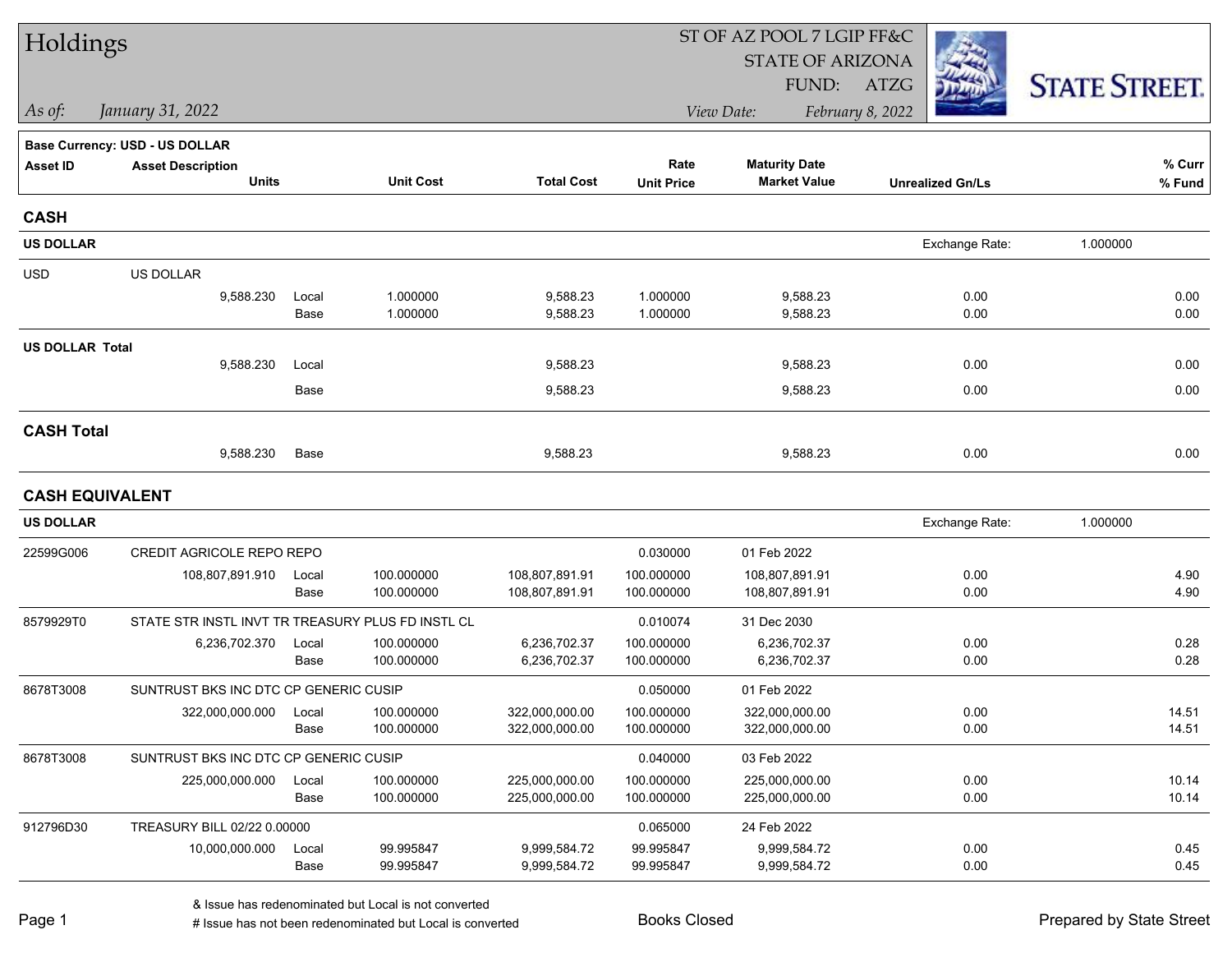| Holdings        |                                       |       |                  |                   |                   | ST OF AZ POOL 7 LGIP FF&C |                         |                      |
|-----------------|---------------------------------------|-------|------------------|-------------------|-------------------|---------------------------|-------------------------|----------------------|
|                 |                                       |       |                  |                   |                   | <b>STATE OF ARIZONA</b>   |                         |                      |
|                 |                                       |       |                  |                   |                   | FUND:                     | <b>ATZG</b>             | <b>STATE STREET.</b> |
| As of:          | January 31, 2022                      |       |                  |                   |                   | View Date:                | February 8, 2022        |                      |
|                 | <b>Base Currency: USD - US DOLLAR</b> |       |                  |                   |                   |                           |                         |                      |
| <b>Asset ID</b> | <b>Asset Description</b>              |       |                  |                   | Rate              | <b>Maturity Date</b>      |                         | % Curr               |
|                 | <b>Units</b>                          |       | <b>Unit Cost</b> | <b>Total Cost</b> | <b>Unit Price</b> | <b>Market Value</b>       | <b>Unrealized Gn/Ls</b> | % Fund               |
| 912796G45       | TREASURY BILL 04/22 0.00000           |       |                  |                   | 0.092000          | 21 Apr 2022               |                         |                      |
|                 | 20,000,000.000                        | Local | 99.979811        | 19,995,962.22     | 99.979811         | 19,995,962.22             | 0.00                    | 0.90                 |
|                 |                                       | Base  | 99.979811        | 19,995,962.22     | 99.979811         | 19,995,962.22             | 0.00                    | 0.90                 |
| 912796J42       | TREASURY BILL 06/22 0.00000           |       |                  |                   | 0.067500          | 16 Jun 2022               |                         |                      |
|                 | 10,000,000.000                        | Local | 99.974688        | 9,997,468.75      | 99.974688         | 9,997,468.75              | 0.00                    | 0.45                 |
|                 |                                       | Base  | 99.974688        | 9,997,468.75      | 99.974688         | 9,997,468.75              | 0.00                    | 0.45                 |
| 912796K57       | TREASURY BILL 07/22 0.00000           |       |                  |                   | 0.072500          | 14 Jul 2022               |                         |                      |
|                 | 10,000,000.000                        | Local | 99.967174        | 9,996,717.36      | 99.967174         | 9,996,717.36              | 0.00                    | 0.45                 |
|                 |                                       | Base  | 99.967174        | 9,996,717.36      | 99.967174         | 9,996,717.36              | 0.00                    | 0.45                 |
| 912796L64       | TREASURY BILL 08/22 0.00000           |       |                  |                   | 0.107500          | 11 Aug 2022               |                         |                      |
|                 | 20,000,000.000                        | Local | 99.950924        | 19,990,184.72     | 99.950924         | 19,990,184.72             | 0.00                    | 0.90                 |
|                 |                                       | Base  | 99.950924        | 19,990,184.72     | 99.950924         | 19,990,184.72             | 0.00                    | 0.90                 |
| 912796L98       | TREASURY BILL 03/22 0.00000           |       |                  |                   | 0.057000          | 03 Mar 2022               |                         |                      |
|                 | 30,000,000.000                        | Local | 99.995333        | 29,998,600.00     | 99.995333         | 29,998,600.00             | 0.00                    | 1.35                 |
|                 |                                       | Base  | 99.995333        | 29,998,600.00     | 99.995333         | 29,998,600.00             | 0.00                    | 1.35                 |
| 912796M71       | TREASURY BILL 09/22 0.00000           |       |                  |                   | 0.090000          | 08 Sep 2022               |                         |                      |
|                 | 20,000,000.000                        | Local | 99.950421        | 19,990,084.17     | 99.950421         | 19,990,084.17             | 0.00                    | 0.90                 |
|                 |                                       | Base  | 99.950421        | 19,990,084.17     | 99.950421         | 19,990,084.17             | 0.00                    | 0.90                 |
| 912796M97       | TREASURY BILL 03/22 0.00000           |       |                  |                   | 0.062500          | 10 Mar 2022               |                         |                      |
|                 | 50,000,000.000                        | Local | 99.993988        | 49,996,993.75     | 99.993988         | 49,996,993.75             | 0.00                    | 2.25                 |
|                 |                                       | Base  | 99.993988        | 49,996,993.75     | 99.993988         | 49,996,993.75             | 0.00                    | 2.25                 |
| 912796N39       | TREASURY BILL 03/22 0.00000           |       |                  |                   | 0.058600          | 31 Mar 2022               |                         |                      |
|                 | 20,000,000.000                        | Local | 99.990560        | 19,998,111.98     | 99.990560         | 19,998,111.98             | 0.00                    | 0.90                 |
|                 |                                       | Base  | 99.990560        | 19,998,111.98     | 99.990560         | 19,998,111.98             | 0.00                    | 0.90                 |
| 912796P37       | TREASURY BILL 04/22 0.00000           |       |                  |                   | 0.087500          | 28 Apr 2022               |                         |                      |
|                 | 20,000,000.000                        | Local | 99.979097        | 19,995,819.45     | 99.979097         | 19,995,819.45             | 0.00                    | 0.90                 |
|                 |                                       | Base  | 99.979097        | 19,995,819.45     | 99.979097         | 19,995,819.45             | 0.00                    | 0.90                 |
| 912796Q28       | TREASURY BILL 05/22 0.00000           |       |                  |                   | 0.060000          | 12 May 2022               |                         |                      |
|                 | 10,000,000.000                        | Local | 99.983333        | 9,998,333.33      | 99.983333         | 9,998,333.33              | 0.00                    | 0.45                 |
|                 |                                       | Base  | 99.983333        | 9,998,333.33      | 99.983333         | 9,998,333.33              | 0.00                    | 0.45                 |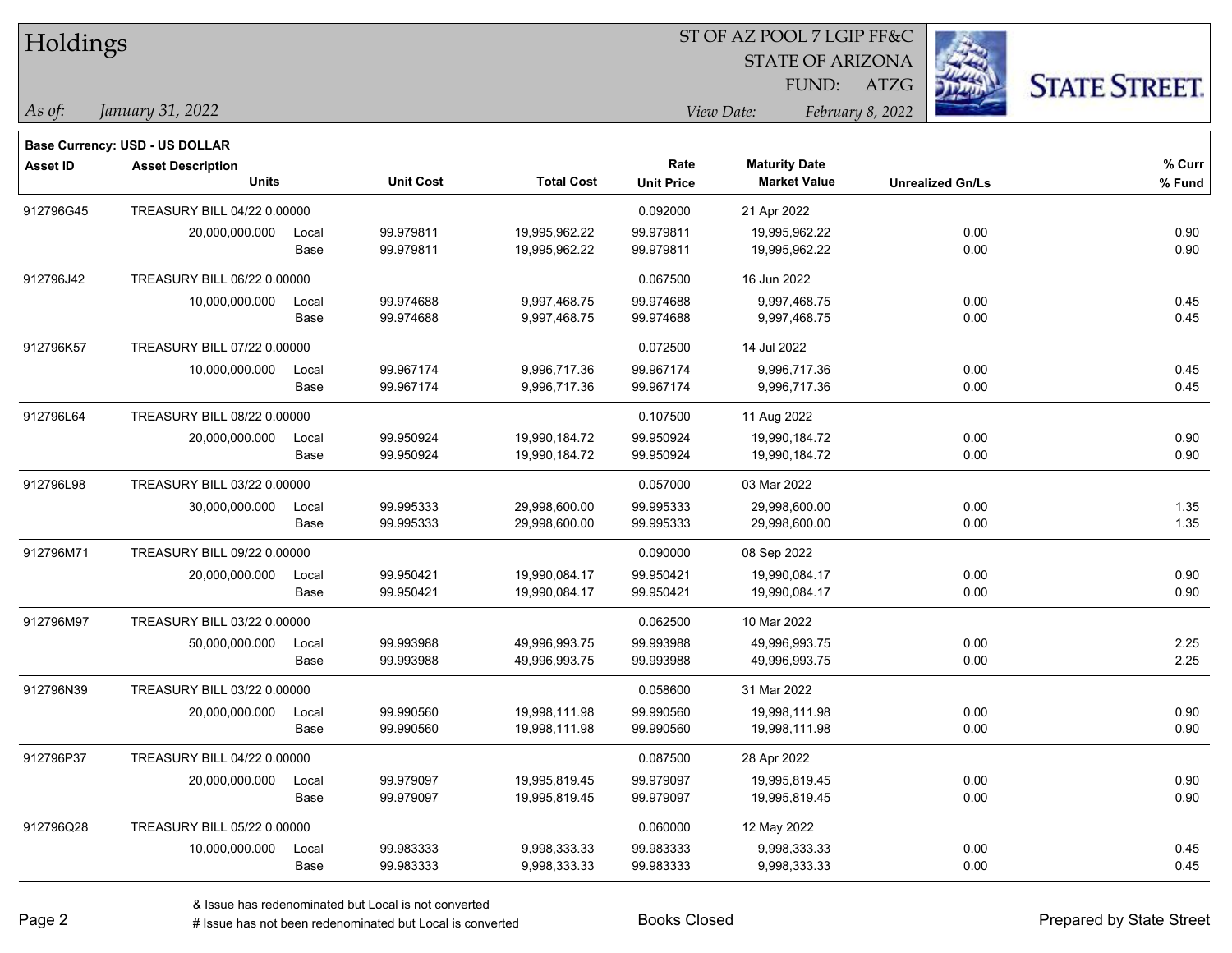| Holdings        |                                                            |       |                  |                   |                   | ST OF AZ POOL 7 LGIP FF&C |                         |                      |
|-----------------|------------------------------------------------------------|-------|------------------|-------------------|-------------------|---------------------------|-------------------------|----------------------|
|                 |                                                            |       |                  |                   |                   | <b>STATE OF ARIZONA</b>   |                         |                      |
|                 |                                                            |       |                  |                   |                   | FUND:                     | ATZG                    | <b>STATE STREET.</b> |
| As of:          | January 31, 2022                                           |       |                  |                   |                   | View Date:                | February 8, 2022        |                      |
|                 |                                                            |       |                  |                   |                   |                           |                         |                      |
| <b>Asset ID</b> | Base Currency: USD - US DOLLAR<br><b>Asset Description</b> |       |                  |                   | Rate              | <b>Maturity Date</b>      |                         | % Curr               |
|                 | <b>Units</b>                                               |       | <b>Unit Cost</b> | <b>Total Cost</b> | <b>Unit Price</b> | <b>Market Value</b>       | <b>Unrealized Gn/Ls</b> | % Fund               |
| 912796Q93       | TREASURY BILL 02/22 0.00000                                |       |                  |                   | 0.051000          | 01 Feb 2022               |                         |                      |
|                 | 50,000,000.000                                             | Local | 100.000000       | 50,000,000.00     | 100.000000        | 50,000,000.00             | 0.00                    | 2.25                 |
|                 |                                                            | Base  | 100.000000       | 50,000,000.00     | 100.000000        | 50,000,000.00             | 0.00                    | 2.25                 |
| 912796R92       | TREASURY BILL 02/22 0.00000                                |       |                  |                   | 0.046000          | 22 Feb 2022               |                         |                      |
|                 | 20,000,000.000                                             | Local | 99.997317        | 19,999,463.33     | 99.997317         | 19,999,463.33             | 0.00                    | 0.90                 |
|                 |                                                            | Base  | 99.997317        | 19,999,463.33     | 99.997317         | 19,999,463.33             | 0.00                    | 0.90                 |
| 926NKW009       | AMHERST PIERPONT 04/15 VAR                                 |       |                  |                   | 0.060000          | 08 Feb 2022               |                         |                      |
|                 | 50,000,000.000                                             | Local | 100.000000       | 50,000,000.00     | 100.000000        | 50,000,000.00             | 0.00                    | 2.25                 |
|                 |                                                            | Base  | 100.000000       | 50,000,000.00     | 100.000000        | 50,000,000.00             | 0.00                    | 2.25                 |
| 926NKW009       | AMHERST PIERPONT 04/15 VAR                                 |       |                  |                   | 0.060000          | 10 Feb 2022               |                         |                      |
|                 | 50,000,000.000                                             | Local | 100.000000       | 50,000,000.00     | 100.000000        | 50,000,000.00             | 0.00                    | 2.25                 |
|                 |                                                            | Base  | 100.000000       | 50,000,000.00     | 100.000000        | 50,000,000.00             | 0.00                    | 2.25                 |
| 926NKW009       | AMHERST PIERPONT 04/15 VAR                                 |       |                  |                   | 0.060000          | 14 Feb 2022               |                         |                      |
|                 | 50,000,000.000                                             | Local | 100.000000       | 50,000,000.00     | 100.000000        | 50,000,000.00             | 0.00                    | 2.25                 |
|                 |                                                            | Base  | 100.000000       | 50,000,000.00     | 100.000000        | 50,000,000.00             | 0.00                    | 2.25                 |
| 935MUR901       | <b>WESTERN ALLIANCE BANK</b>                               |       |                  |                   | 0.250000          | 31 Mar 2022               |                         |                      |
|                 | 5,001,869.090                                              | Local | 100.000000       | 5,001,869.09      | 100.000000        | 5,001,869.09              | 0.00                    | 0.23                 |
|                 |                                                            | Base  | 100.000000       | 5,001,869.09      | 100.000000        | 5,001,869.09              | 0.00                    | 0.23                 |
| 942PVK008       | WAM AZ 1 WAM AZR 1                                         |       |                  |                   | 0.250000          | 14 Apr 2022               |                         |                      |
|                 | 5,000,000.000                                              | Local | 100.000000       | 5,000,000.00      | 100.000000        | 5,000,000.00              | 0.00                    | 0.23                 |
|                 |                                                            | Base  | 100.000000       | 5,000,000.00      | 100.000000        | 5,000,000.00              | 0.00                    | 0.23                 |
| 942PVKII0       | WAM AZ 2 WAM AZR 2                                         |       |                  |                   | 0.250000          | 21 Apr 2022               |                         |                      |
|                 | 5,000,000.000                                              | Local | 100.000000       | 5,000,000.00      | 100.000000        | 5,000,000.00              | 0.00                    | 0.23                 |
|                 |                                                            | Base  | 100.000000       | 5,000,000.00      | 100.000000        | 5,000,000.00              | 0.00                    | 0.23                 |
| 942PVL006       | WAM AZ 4 WAM AZR 4                                         |       |                  |                   | 0.000000          | 01 Feb 2022               |                         |                      |
|                 | 40,047,418.180                                             | Local | 100.000000       | 40,047,418.18     | 100.000000        | 40,047,418.18             | 0.00                    | 1.80                 |
|                 |                                                            | Base  | 100.000000       | 40,047,418.18     | 100.000000        | 40,047,418.18             | 0.00                    | 1.80                 |
| 942PVNII4       | WAM AZ 7 WAM AZR 7                                         |       |                  |                   | 0.250000          | 15 Dec 2022               |                         |                      |
|                 | 8,000,000.000                                              | Local | 100.000000       | 8,000,000.00      | 100.000000        | 8,000,000.00              | 0.00                    | 0.36                 |
|                 |                                                            | Base  | 100.000000       | 8,000,000.00      | 100.000000        | 8,000,000.00              | 0.00                    | 0.36                 |

# Issue has not been redenominated but Local is converted Books Closed Prepared by State Street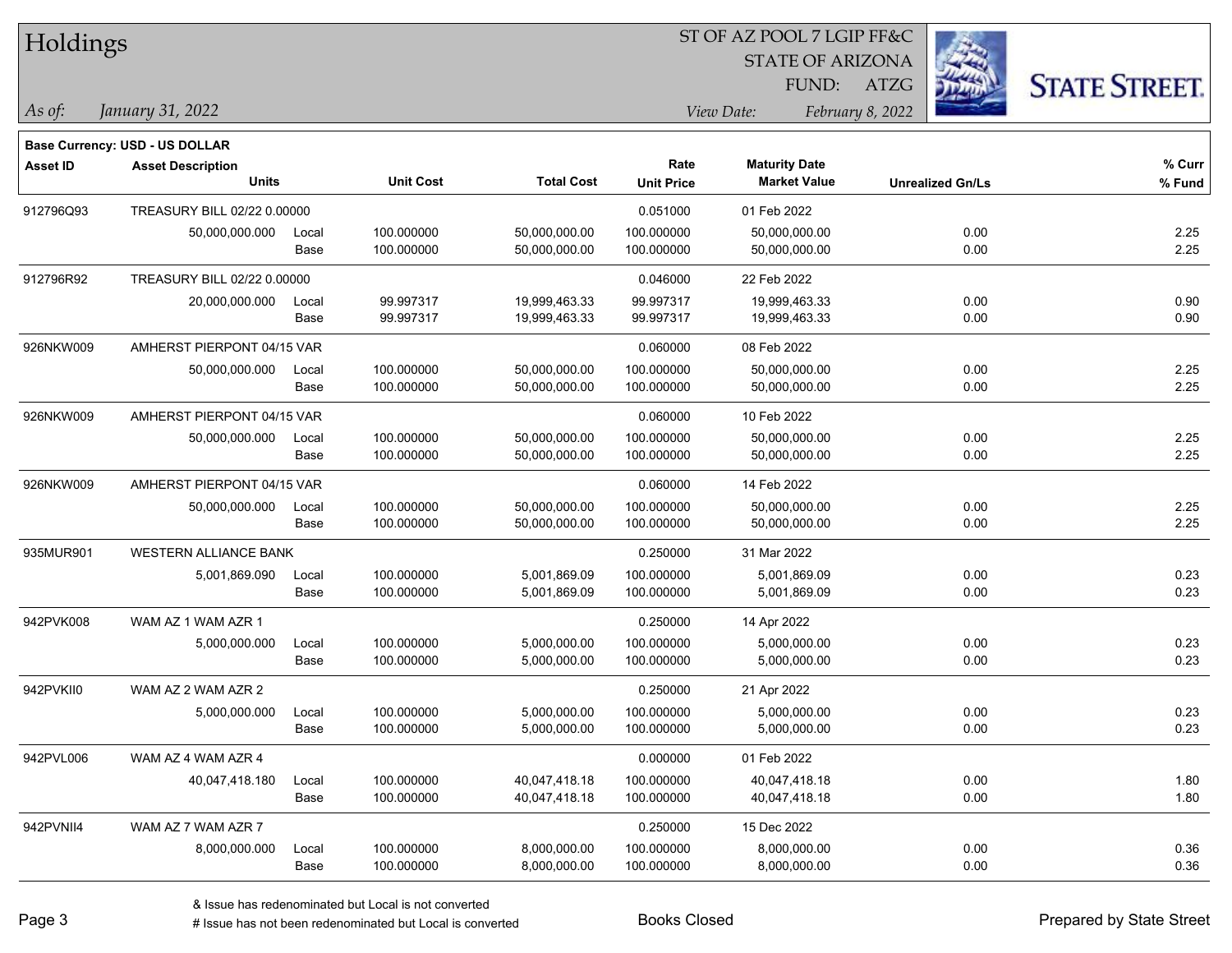| Holdings<br><b>STATE OF ARIZONA</b><br><b>STATE STREET.</b><br>FUND:<br>ATZG<br>January 31, 2022<br>View Date:<br>February 8, 2022<br>As of:<br><b>Base Currency: USD - US DOLLAR</b><br>Rate<br><b>Maturity Date</b><br><b>Asset ID</b><br><b>Asset Description</b><br><b>Unit Cost</b><br><b>Units</b><br><b>Total Cost</b><br><b>Market Value</b><br><b>Unit Price</b><br><b>Unrealized Gn/Ls</b> | % Curr<br>$%$ Fund |
|------------------------------------------------------------------------------------------------------------------------------------------------------------------------------------------------------------------------------------------------------------------------------------------------------------------------------------------------------------------------------------------------------|--------------------|
|                                                                                                                                                                                                                                                                                                                                                                                                      |                    |
|                                                                                                                                                                                                                                                                                                                                                                                                      |                    |
|                                                                                                                                                                                                                                                                                                                                                                                                      |                    |
|                                                                                                                                                                                                                                                                                                                                                                                                      |                    |
|                                                                                                                                                                                                                                                                                                                                                                                                      |                    |
|                                                                                                                                                                                                                                                                                                                                                                                                      |                    |
| WESTERN ALLIANCE BANCORP PP<br>0.250000<br>95763A914<br>23 Jun 2022                                                                                                                                                                                                                                                                                                                                  |                    |
| 100.000000<br>5,004,983.72<br>5,004,983.72<br>0.00<br>5,004,983.720<br>Local<br>100.000000                                                                                                                                                                                                                                                                                                           | 0.23               |
| 100.000000<br>5,004,983.72<br>100.000000<br>5,004,983.72<br>0.00<br>Base                                                                                                                                                                                                                                                                                                                             | 0.23               |
| 979RFJ001<br>ALLIANCE BANK OF ARIZONA MONEY<br>0.050000<br>01 Feb 2022                                                                                                                                                                                                                                                                                                                               |                    |
| 15,551.47<br>100.000000<br>15,551.470<br>100.000000<br>15,551.47<br>0.00<br>Local                                                                                                                                                                                                                                                                                                                    | 0.00               |
| 100.000000<br>15,551.47<br>15,551.47<br>Base<br>100.000000<br>0.00                                                                                                                                                                                                                                                                                                                                   | 0.00               |
| 993YHF905<br>WAM CORE PLS SSBT SEC ID IGTF2380002<br>0.250000<br>07 Apr 2022                                                                                                                                                                                                                                                                                                                         |                    |
| 100.000000<br>100.000000<br>0.00<br>10,000,000.000<br>10,000,000.00<br>10,000,000.00<br>Local                                                                                                                                                                                                                                                                                                        | 0.45               |
| 100.000000<br>100.000000<br>10,000,000.00<br>0.00<br>Base<br>10,000,000.00                                                                                                                                                                                                                                                                                                                           | 0.45               |
| <b>US DOLLAR Total</b>                                                                                                                                                                                                                                                                                                                                                                               |                    |
| 1,180,114,416.740<br>0.00<br>Local<br>1,180,071,740.52<br>1,180,071,740.52                                                                                                                                                                                                                                                                                                                           | 53.17              |
| 0.00<br>1,180,071,740.52<br>Base<br>1,180,071,740.52                                                                                                                                                                                                                                                                                                                                                 | 53.17              |
| <b>CASH EQUIVALENT Total</b>                                                                                                                                                                                                                                                                                                                                                                         |                    |
| 1,180,114,416.740<br>1,180,071,740.52<br>1,180,071,740.52<br>0.00<br>Base                                                                                                                                                                                                                                                                                                                            | 53.17              |
| <b>FIXED INCOME</b>                                                                                                                                                                                                                                                                                                                                                                                  |                    |
| 1.000000<br><b>US DOLLAR</b><br>Exchange Rate:                                                                                                                                                                                                                                                                                                                                                       |                    |
| TREASURY BILL 03/22 0.00000<br>0.010000<br>912796F38<br>24 Mar 2022                                                                                                                                                                                                                                                                                                                                  |                    |
| 99.991272<br>99.988997<br>$-2,047.21$<br>90,000,000.000<br>89,992,144.51<br>89,990,097.30<br>Local                                                                                                                                                                                                                                                                                                   | 4.05               |
| 99.991272<br>99.988997<br>89,990,097.30<br>$-2,047.21$<br>Base<br>89,992,144.51                                                                                                                                                                                                                                                                                                                      | 4.05               |
| 912796G45<br>TREASURY BILL 04/22 0.00000<br>21 Apr 2022                                                                                                                                                                                                                                                                                                                                              |                    |
| 30,000,000.000<br>99.970155<br>29,991,046.61<br>99.963243<br>29,988,972.90<br>$-2,073.71$<br>Local                                                                                                                                                                                                                                                                                                   | 1.35               |
| Base<br>99.970155<br>99.963243<br>$-2,073.71$<br>29,991,046.61<br>29,988,972.90                                                                                                                                                                                                                                                                                                                      | 1.35               |
| 912796H44<br>TREASURY BILL 05/22 0.00000<br>19 May 2022                                                                                                                                                                                                                                                                                                                                              |                    |
| 99.980383<br>99.921979<br>$-5,840.41$<br>10,000,000.000<br>9,998,038.31<br>9,992,197.90<br>Local                                                                                                                                                                                                                                                                                                     | 0.45               |
| Base<br>99.980383<br>9,998,038.31<br>99.921979<br>9,992,197.90<br>$-5,840.41$                                                                                                                                                                                                                                                                                                                        | 0.45               |
| 912796L98<br>TREASURY BILL 03/22 0.00000<br>03 Mar 2022                                                                                                                                                                                                                                                                                                                                              |                    |
| 99.995375<br>99.997083<br>341.59<br>20,000,000.000<br>Local<br>19,999,075.01<br>19,999,416.60                                                                                                                                                                                                                                                                                                        | 0.90               |
| Base<br>99.995375<br>19,999,075.01<br>99.997083<br>341.59<br>19,999,416.60                                                                                                                                                                                                                                                                                                                           | 0.90               |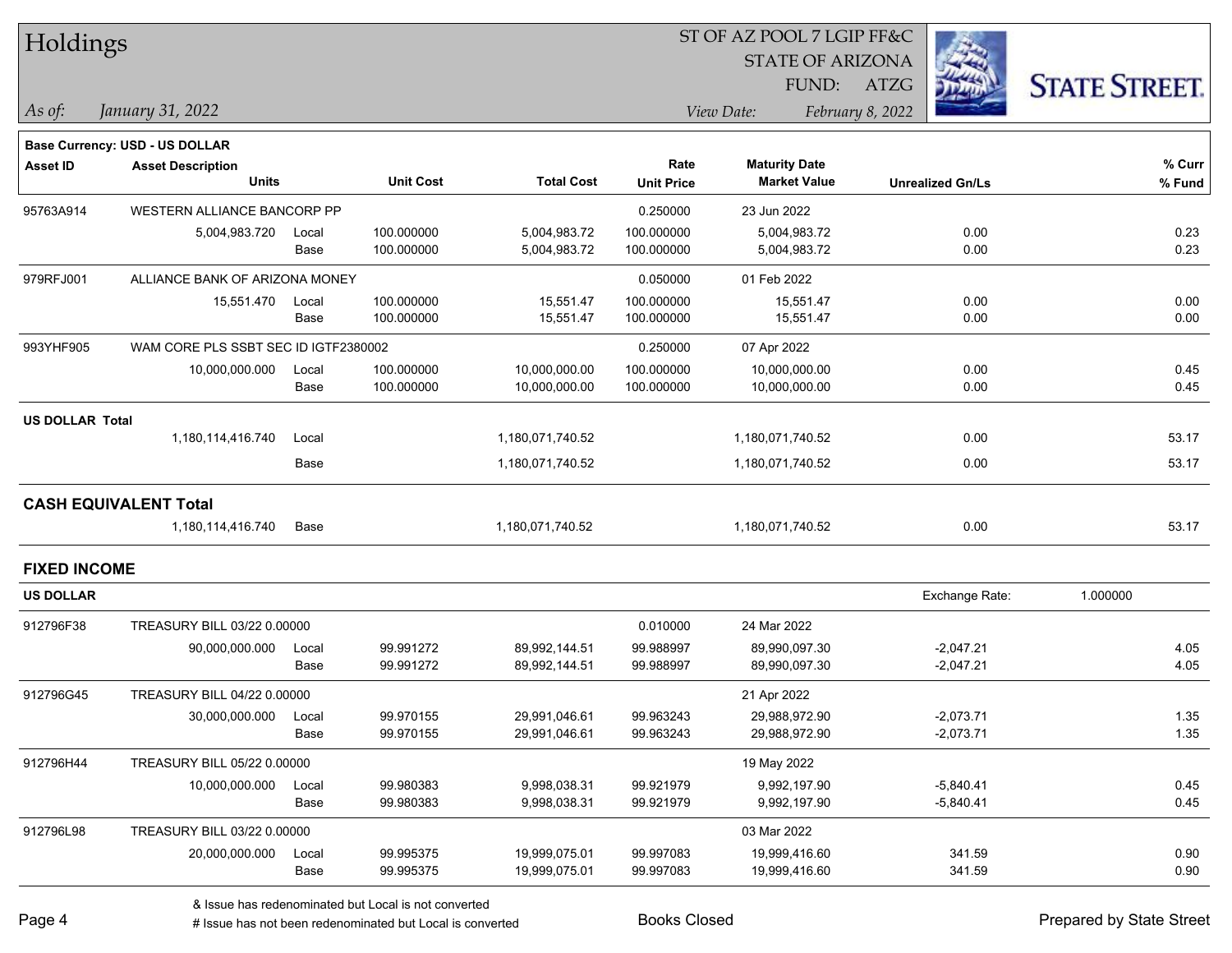| Holdings       |                                |       |                  |                   |                   | ST OF AZ POOL 7 LGIP FF&C |                         |                      |  |  |
|----------------|--------------------------------|-------|------------------|-------------------|-------------------|---------------------------|-------------------------|----------------------|--|--|
|                |                                |       |                  |                   |                   | <b>STATE OF ARIZONA</b>   |                         |                      |  |  |
|                |                                |       |                  |                   |                   | FUND: ATZG                |                         | <b>STATE STREET.</b> |  |  |
| $\vert$ As of: | January 31, 2022               |       |                  |                   |                   | View Date:                | February 8, 2022        |                      |  |  |
|                | Base Currency: USD - US DOLLAR |       |                  |                   |                   |                           |                         |                      |  |  |
| Asset ID       | <b>Asset Description</b>       |       |                  |                   | Rate              | <b>Maturity Date</b>      |                         | % Curr               |  |  |
|                | <b>Units</b>                   |       | <b>Unit Cost</b> | <b>Total Cost</b> | <b>Unit Price</b> | <b>Market Value</b>       | <b>Unrealized Gn/Ls</b> | % Fund               |  |  |
| 912796M89      | TREASURY BILL 10/22 0.00000    |       |                  |                   | 0.010000          | 06 Oct 2022               |                         |                      |  |  |
|                | 10,000,000.000                 | Local | 99.943053        | 9,994,305.29      | 99.638591         | 9,963,859.10              | $-30,446.19$            | 0.45                 |  |  |
|                |                                | Base  | 99.943053        | 9,994,305.29      | 99.638591         | 9,963,859.10              | $-30,446.19$            | 0.45                 |  |  |
| 912796M97      | TREASURY BILL 03/22 0.00000    |       |                  |                   |                   | 10 Mar 2022               |                         |                      |  |  |
|                | 20,000,000.000                 | Local | 99.994193        | 19,998,838.61     | 99.996634         | 19,999,326.80             | 488.19                  | 0.90                 |  |  |
|                |                                | Base  | 99.994193        | 19,998,838.61     | 99.996634         | 19,999,326.80             | 488.19                  | 0.90                 |  |  |
| 912796N21      | TREASURY BILL 03/22 0.00000    |       |                  |                   |                   | 17 Mar 2022               |                         |                      |  |  |
|                | 20,000,000.000                 | Local | 99.992606        | 19,998,521.12     | 99.995997         | 19,999,199.40             | 678.28                  | 0.90                 |  |  |
|                |                                | Base  | 99.992606        | 19,998,521.12     | 99.995997         | 19,999,199.40             | 678.28                  | 0.90                 |  |  |
| 912796N39      | TREASURY BILL 03/22 0.00000    |       |                  |                   | 0.010000          | 31 Mar 2022               |                         |                      |  |  |
|                | 50,000,000.000                 | Local | 99.987917        | 49,993,958.38     | 99.982815         | 49,991,407.50             | $-2,550.88$             | 2.25                 |  |  |
|                |                                | Base  | 99.987917        | 49,993,958.38     | 99.982815         | 49,991,407.50             | $-2,550.88$             | 2.25                 |  |  |
| 912796N47      | TREASURY BILL 04/22 0.00000    |       |                  |                   | 0.010000          | 07 Apr 2022               |                         |                      |  |  |
|                | 80,000,000.000                 | Local | 99.986120        | 79,988,895.72     | 99.975399         | 79,980,319.20             | $-8,576.52$             | 3.60                 |  |  |
|                |                                | Base  | 99.986120        | 79,988,895.72     | 99.975399         | 79,980,319.20             | $-8,576.52$             | 3.60                 |  |  |
| 912796N54      | TREASURY BILL 11/21 0.00000    |       |                  |                   | 0.010000          | 09 Nov 2021               |                         |                      |  |  |
|                | 0.000                          | Local | 0.000000         | $-0.09$           | 0.000000          | 0.00                      | 0.09                    | 0.00                 |  |  |
|                |                                | Base  | 0.000000         | $-0.09$           | 0.000000          | 0.00                      | 0.09                    | 0.00                 |  |  |
| 912796N88      | TREASURY BILL 11/21 0.00000    |       |                  |                   |                   | 30 Nov 2021               |                         |                      |  |  |
|                | 0.000                          | Local | 0.000000         | $-0.02$           | 0.000000          | 0.00                      | 0.02                    | 0.00                 |  |  |
|                |                                | Base  | 0.000000         | $-0.02$           | 0.000000          | 0.00                      | 0.02                    | 0.00                 |  |  |
| 912796P29      | TREASURY BILL 04/22 0.00000    |       |                  |                   | 0.010000          | 14 Apr 2022               |                         |                      |  |  |
|                | 60,000,000.000                 | Local | 99.976634        | 59,985,980.10     | 99.972500         | 59,983,500.00             | $-2,480.10$             | 2.70                 |  |  |
|                |                                | Base  | 99.976634        | 59,985,980.10     | 99.972500         | 59,983,500.00             | $-2,480.10$             | 2.70                 |  |  |
| 912796P45      | TREASURY BILL 05/22 0.00000    |       |                  |                   | 0.010000          | 05 May 2022               |                         |                      |  |  |
|                | 30,000,000.000                 | Local | 99.955164        | 29,986,549.07     | 99.940880         | 29,982,264.00             | $-4,285.07$             | 1.35                 |  |  |
|                |                                | Base  | 99.955164        | 29,986,549.07     | 99.940880         | 29,982,264.00             | $-4,285.07$             | 1.35                 |  |  |
| 912796P86      | TREASURY BILL 12/21 0.00000    |       |                  |                   | 0.010000          | 28 Dec 2021               |                         |                      |  |  |
|                | 0.000                          | Local | 0.000000         | $-0.08$           | 0.000000          | 0.00                      | 0.08                    | 0.00                 |  |  |
|                |                                | Base  | 0.000000         | $-0.08$           | 0.000000          | 0.00                      | 0.08                    | 0.00                 |  |  |

٦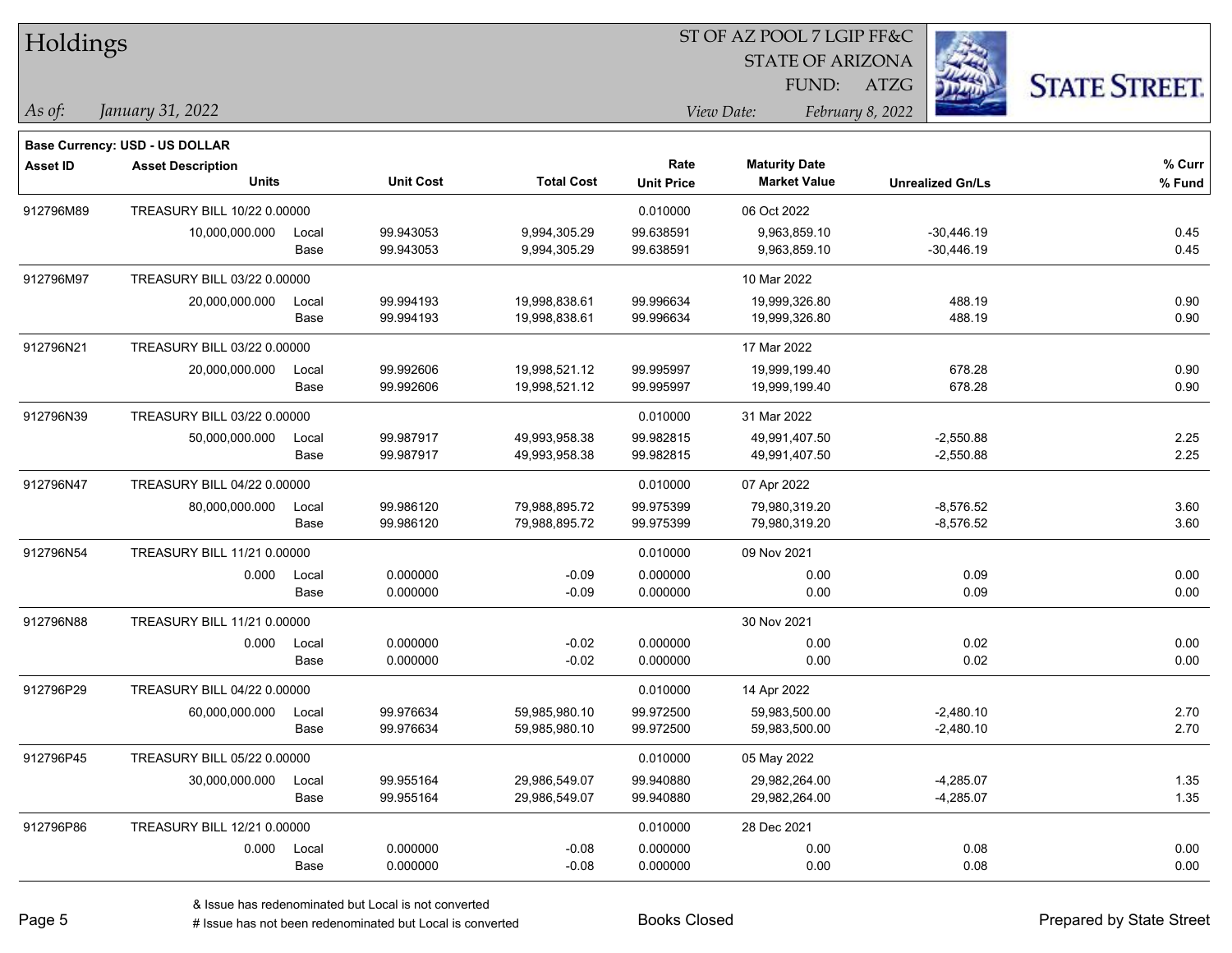| Holdings        |                                       |       |                  |                   |                   | ST OF AZ POOL 7 LGIP FF&C |                         |                      |
|-----------------|---------------------------------------|-------|------------------|-------------------|-------------------|---------------------------|-------------------------|----------------------|
|                 |                                       |       |                  |                   |                   | <b>STATE OF ARIZONA</b>   |                         |                      |
|                 |                                       |       |                  |                   |                   | FUND:                     | <b>ATZG</b>             | <b>STATE STREET.</b> |
| As of:          | January 31, 2022                      |       |                  |                   |                   | View Date:                | February 8, 2022        |                      |
|                 | <b>Base Currency: USD - US DOLLAR</b> |       |                  |                   |                   |                           |                         |                      |
| <b>Asset ID</b> | <b>Asset Description</b>              |       |                  |                   | Rate              | <b>Maturity Date</b>      |                         | % Curr               |
|                 | <b>Units</b>                          |       | <b>Unit Cost</b> | <b>Total Cost</b> | <b>Unit Price</b> | <b>Market Value</b>       | <b>Unrealized Gn/Ls</b> | % Fund               |
| 912796Q36       | TREASURY BILL 05/22 0.00000           |       |                  |                   | 0.010000          | 26 May 2022               |                         |                      |
|                 | 10,000,000.000                        | Local | 99.979100        | 9,997,910.02      | 99.909570         | 9,990,957.00              | $-6,953.02$             | 0.45                 |
|                 |                                       | Base  | 99.979100        | 9,997,910.02      | 99.909570         | 9,990,957.00              | $-6,953.02$             | 0.45                 |
| 912796Q44       | TREASURY BILL 06/22 0.00000           |       |                  |                   | 0.010000          | 02 Jun 2022               |                         |                      |
|                 | 10,000,000.000                        | Local | 99.968069        | 9,996,806.93      | 99.898326         | 9,989,832.60              | $-6,974.33$             | 0.45                 |
|                 |                                       | Base  | 99.968069        | 9,996,806.93      | 99.898326         | 9,989,832.60              | $-6,974.33$             | 0.45                 |
| 912796Q51       | TREASURY BILL 01/22 0.00000           |       |                  |                   | 0.010000          | 04 Jan 2022               |                         |                      |
|                 | 0.000                                 | Local | 0.000000         | $-0.04$           | 0.000000          | 0.00                      | 0.04                    | 0.00                 |
|                 |                                       | Base  | 0.000000         | $-0.04$           | 0.000000          | 0.00                      | 0.04                    | 0.00                 |
| 912796Q93       | TREASURY BILL 02/22 0.00000           |       |                  |                   | 0.010000          | 01 Feb 2022               |                         |                      |
|                 | 40,000,000.000                        | Local | 100.000000       | 40,000,000.00     | 100.000000        | 40,000,000.00             | 0.00                    | 1.80                 |
|                 |                                       | Base  | 100.000000       | 40,000,000.00     | 100.000000        | 40,000,000.00             | 0.00                    | 1.80                 |
| 912796R50       | TREASURY BILL 06/22 0.00000           |       |                  |                   | 0.010000          | 30 Jun 2022               |                         |                      |
|                 | 10,000,000.000                        | Local | 99.925914        | 9,992,591.43      | 99.854580         | 9,985,458.00              | $-7,133.43$             | 0.45                 |
|                 |                                       | Base  | 99.925914        | 9,992,591.43      | 99.854580         | 9,985,458.00              | $-7,133.43$             | 0.45                 |
| 912796R76       | TREASURY BILL 02/22 0.00000           |       |                  |                   | 0.010000          | 08 Feb 2022               |                         |                      |
|                 | 40,000,000.000                        | Local | 99.999062        | 39,999,624.75     | 99.999387         | 39,999,754.80             | 130.05                  | 1.80                 |
|                 |                                       | Base  | 99.999062        | 39,999,624.75     | 99.999387         | 39,999,754.80             | 130.05                  | 1.80                 |
| 912796R84       | TREASURY BILL 02/22 0.00000           |       |                  |                   |                   | 15 Feb 2022               |                         |                      |
|                 | 20,000,000.000                        | Local | 99.998056        | 19,999,611.10     | 99.998412         | 19,999,682.40             | 71.30                   | 0.90                 |
|                 |                                       | Base  | 99.998056        | 19,999,611.10     | 99.998412         | 19,999,682.40             | 71.30                   | 0.90                 |
| 912796S26       | TREASURY BILL 03/22 0.00000           |       |                  |                   | 0.010000          | 01 Mar 2022               |                         |                      |
|                 | 60,000,000.000                        | Local | 99.996111        | 59,997,666.60     | 99.997472         | 59,998,483.20             | 816.60                  | 2.70                 |
|                 |                                       | Base  | 99.996111        | 59,997,666.60     | 99.997472         | 59,998,483.20             | 816.60                  | 2.70                 |
| 912796S75       | TREASURY BILL 03/22 0.00000           |       |                  |                   |                   | 08 Mar 2022               |                         |                      |
|                 | 30,000,000.000                        | Local | 99.995042        | 29,998,512.56     | 99.996840         | 29,999,052.00             | 539.44                  | 1.35                 |
|                 |                                       | Base  | 99.995042        | 29,998,512.56     | 99.996840         | 29,999,052.00             | 539.44                  | 1.35                 |
| 912796T25       | TREASURY BILL 03/22 0.00000           |       |                  |                   | 0.010000          | 29 Mar 2022               |                         |                      |
|                 | 80,000,000.000                        | Local | 99.985261        | 79,988,208.76     | 99.980167         | 79,984,133.60             | $-4,075.16$             | 3.60                 |
|                 |                                       | Base  | 99.985261        | 79,988,208.76     | 99.980167         | 79,984,133.60             | $-4,075.16$             | 3.60                 |

# Issue has not been redenominated but Local is converted Books Closed Prepared by State Street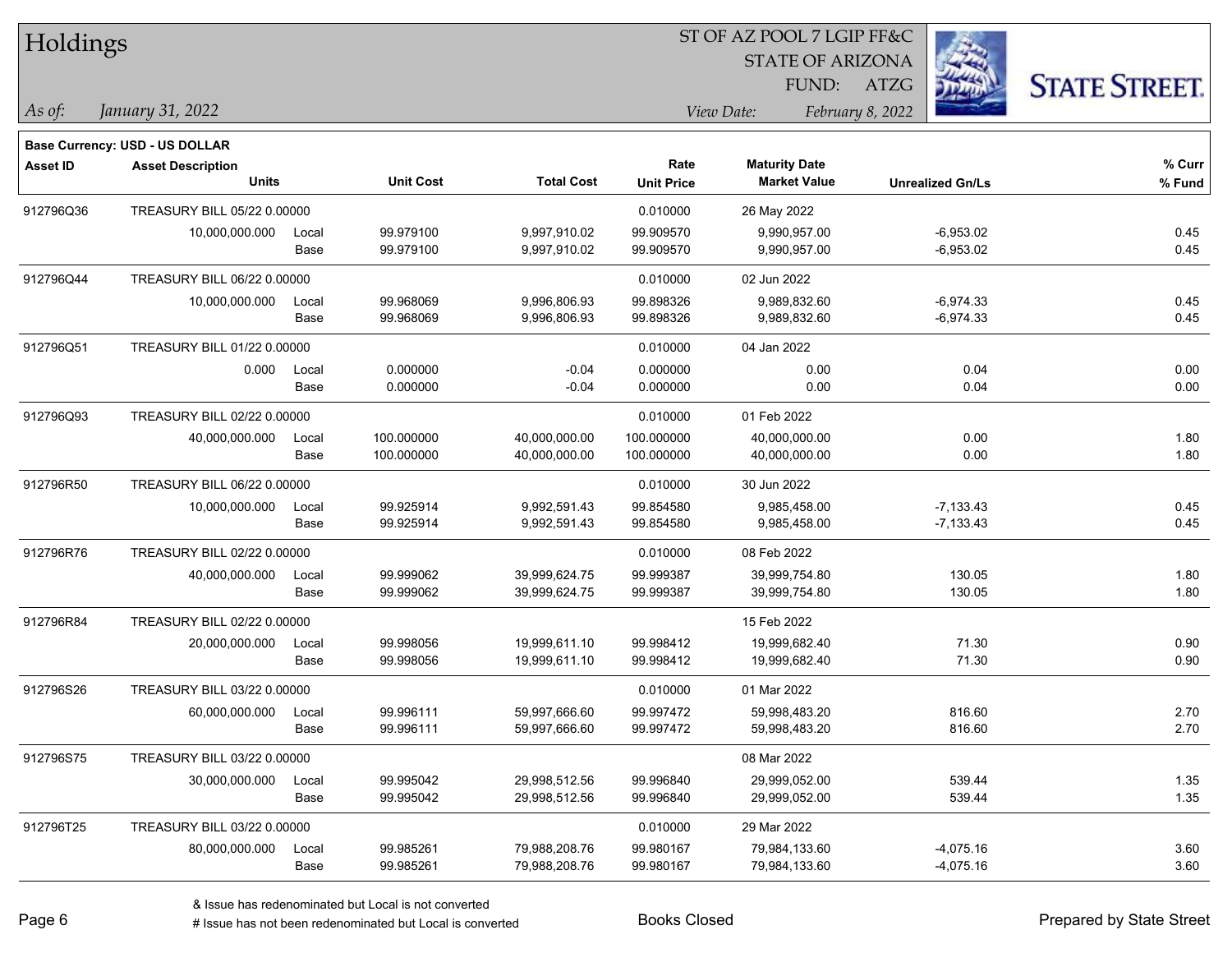| Holdings        |                                       |       |                  |                   | ST OF AZ POOL 7 LGIP FF&C |                         |                         |                      |  |  |
|-----------------|---------------------------------------|-------|------------------|-------------------|---------------------------|-------------------------|-------------------------|----------------------|--|--|
|                 |                                       |       |                  |                   |                           | <b>STATE OF ARIZONA</b> |                         |                      |  |  |
|                 |                                       |       |                  |                   |                           | FUND:                   | <b>ATZG</b>             | <b>STATE STREET.</b> |  |  |
| $\vert$ As of:  | January 31, 2022                      |       |                  |                   |                           | View Date:              | February 8, 2022        |                      |  |  |
|                 | <b>Base Currency: USD - US DOLLAR</b> |       |                  |                   |                           |                         |                         |                      |  |  |
| <b>Asset ID</b> | <b>Asset Description</b>              |       |                  |                   | Rate                      | <b>Maturity Date</b>    |                         | % Curr               |  |  |
|                 | <b>Units</b>                          |       | <b>Unit Cost</b> | <b>Total Cost</b> | <b>Unit Price</b>         | <b>Market Value</b>     | <b>Unrealized Gn/Ls</b> | % Fund               |  |  |
| 912796T74       | CASH MGMT BILL 04/22 0.00000          |       |                  |                   | 0.010000                  | 05 Apr 2022             |                         |                      |  |  |
|                 | 30,000,000.000                        | Local | 99.987756        | 29,996,326.75     | 99.979000                 | 29,993,700.00           | $-2,626.75$             | 1.35                 |  |  |
|                 |                                       | Base  | 99.987756        | 29,996,326.75     | 99.979000                 | 29,993,700.00           | $-2,626.75$             | 1.35                 |  |  |
| 912796T82       | CASH MGMT BILL 04/22 0.00000          |       |                  |                   | 0.010000                  | 12 Apr 2022             |                         |                      |  |  |
|                 | 30,000,000.000                        | Local | 99.980011        | 29,994,003.33     | 99.972778                 | 29,991,833.40           | $-2,169.93$             | 1.35                 |  |  |
|                 |                                       | Base  | 99.980011        | 29,994,003.33     | 99.972778                 | 29,991,833.40           | $-2,169.93$             | 1.35                 |  |  |
| 912796T90       | CASH MGMT BILL 04/22 0.00000          |       |                  |                   |                           | 19 Apr 2022             |                         |                      |  |  |
|                 | 10,000,000.000                        | Local | 99.982461        | 9,998,246.11      | 99.967275                 | 9,996,727.50            | $-1,518.61$             | 0.45                 |  |  |
|                 |                                       | Base  | 99.982461        | 9,998,246.11      | 99.967275                 | 9,996,727.50            | $-1,518.61$             | 0.45                 |  |  |
| 912796U23       | CASH MGMT BILL 04/22 0.00000          |       |                  |                   |                           | 26 Apr 2022             |                         |                      |  |  |
|                 | 10,000,000.000                        | Local | 99.976643        | 9,997,664.33      | 99.960333                 | 9,996,033.30            | $-1,631.03$             | 0.45                 |  |  |
|                 |                                       | Base  | 99.976643        | 9,997,664.33      | 99.960333                 | 9,996,033.30            | $-1,631.03$             | 0.45                 |  |  |
| 912796U72       | CASH MGMT BILL 05/22 0.00000          |       |                  |                   |                           | 03 May 2022             |                         |                      |  |  |
|                 | 10,000,000.000                        | Local | 99.972826        | 9,997,282.64      | 99.947422                 | 9,994,742.20            | $-2,540.44$             | 0.45                 |  |  |
|                 |                                       | Base  | 99.972826        | 9,997,282.64      | 99.947422                 | 9,994,742.20            | $-2,540.44$             | 0.45                 |  |  |
| 912796U80       | CASH MGMT BILL 05/22 0.00000          |       |                  |                   |                           | 10 May 2022             |                         |                      |  |  |
|                 | 10,000,000.000                        | Local | 99.959847        | 9,995,984.73      | 99.941472                 | 9,994,147.20            | $-1,837.53$             | 0.45                 |  |  |
|                 |                                       | Base  | 99.959847        | 9,995,984.73      | 99.941472                 | 9,994,147.20            | $-1,837.53$             | 0.45                 |  |  |
| 912796V30       | CASH MGMT BILL 05/22 0.00000          |       |                  |                   |                           | 31 May 2022             |                         |                      |  |  |
|                 | 20,000,000.000                        | Local | 99.902486        | 19,980,497.22     | 99.895875                 | 19,979,175.00           | $-1,322.22$             | 0.90                 |  |  |
|                 |                                       | Base  | 99.902486        | 19,980,497.22     | 99.895875                 | 19,979,175.00           | $-1,322.22$             | 0.90                 |  |  |
| 912796Y94       | CASH MGMT BILL 12/21 0.00000          |       |                  |                   |                           | 31 Dec 2021             |                         |                      |  |  |
|                 | 0.000                                 | Local | 0.000000         | $-0.14$           | 0.000000                  | 0.00                    | 0.14                    | 0.00                 |  |  |
|                 |                                       | Base  | 0.000000         | $-0.14$           | 0.000000                  | 0.00                    | 0.14                    | 0.00                 |  |  |
| 912796ZC6       | CASH MGMT BILL 11/21 0.00000          |       |                  |                   | 0.010000                  | 01 Nov 2021             |                         |                      |  |  |
|                 | 0.000                                 | Local | 0.000000         | $-0.18$           | 0.000000                  | 0.00                    | 0.18                    | 0.00                 |  |  |
|                 |                                       | Base  | 0.000000         | $-0.18$           | 0.000000                  | 0.00                    | 0.18                    | 0.00                 |  |  |
| 912828W55       | US TREASURY N/B 02/22 1.875           |       |                  |                   | 1.875000                  | 28 Feb 2022             |                         |                      |  |  |
|                 | 10,000,000.000                        | Local | 100.133024       | 10,013,302.36     | 100.135105                | 10,013,510.50           | 208.14                  | 0.45                 |  |  |
|                 |                                       | Base  | 100.133024       | 10,013,302.36     | 100.135105                | 10,013,510.50           | 208.14                  | 0.45                 |  |  |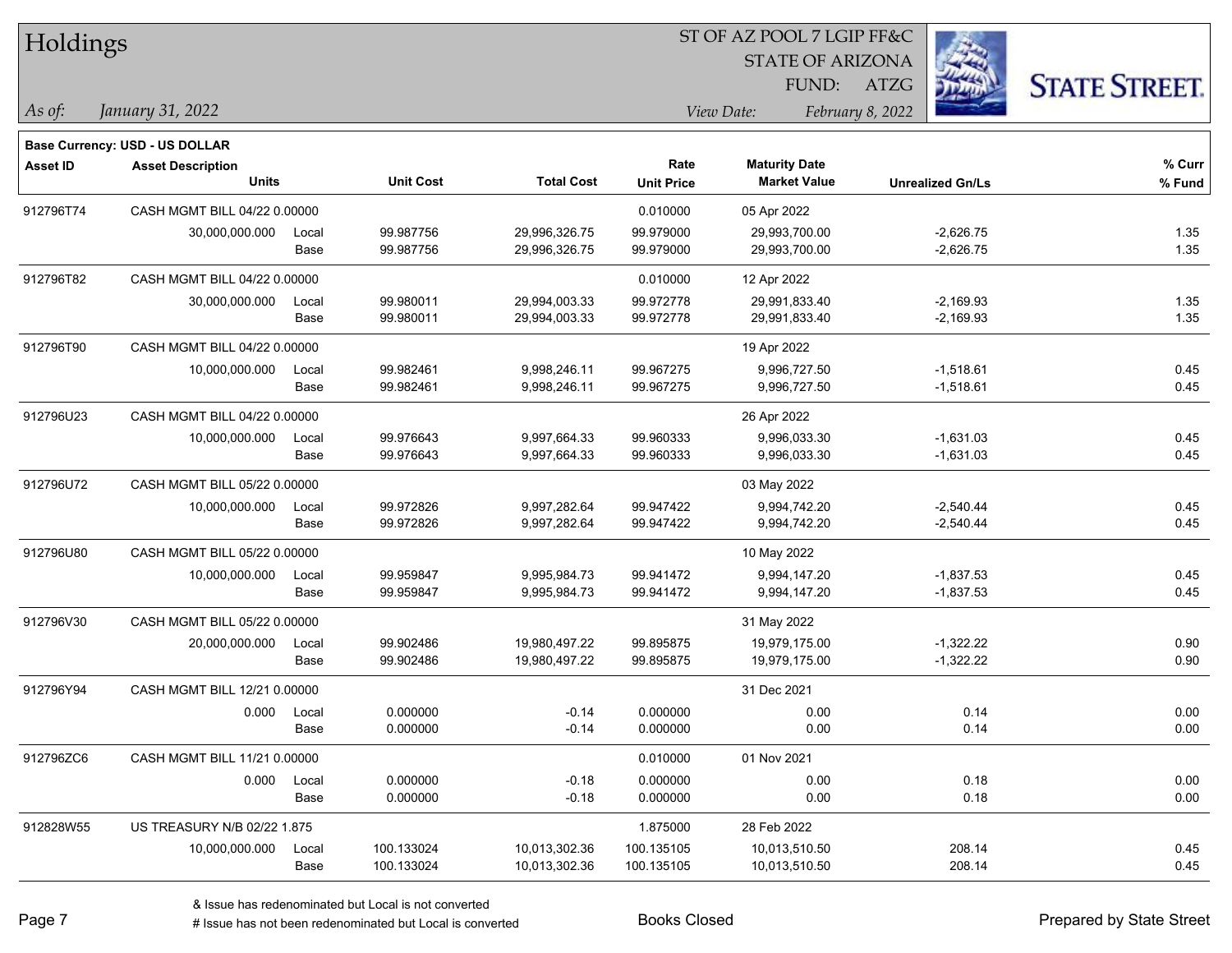| <b>Holdings</b> |                                       |       |                  |                   |                   | 51 OF AZ POOL 7 LGIP FF&C |                         |                      |  |
|-----------------|---------------------------------------|-------|------------------|-------------------|-------------------|---------------------------|-------------------------|----------------------|--|
|                 |                                       |       |                  |                   |                   | <b>STATE OF ARIZONA</b>   |                         | Ź.                   |  |
|                 |                                       |       |                  |                   |                   | FUND:                     | ATZG                    | <b>STATE STREET.</b> |  |
| As of:          | January 31, 2022                      |       |                  |                   |                   | View Date:                | February 8, 2022        |                      |  |
|                 | <b>Base Currency: USD - US DOLLAR</b> |       |                  |                   |                   |                           |                         |                      |  |
| <b>Asset ID</b> | <b>Asset Description</b>              |       |                  |                   | Rate              | <b>Maturity Date</b>      |                         | % Curr               |  |
|                 | <b>Units</b>                          |       | <b>Unit Cost</b> | <b>Total Cost</b> | <b>Unit Price</b> | <b>Market Value</b>       | <b>Unrealized Gn/Ls</b> | % Fund               |  |
| 912828W89       | US TREASURY N/B 03/22 1.875           |       |                  |                   | 1.875000          | 31 Mar 2022               |                         |                      |  |
|                 | 10,000,000.000                        | Local | 100.285638       | 10,028,563.75     | 100.273358        | 10,027,335.80             | $-1,227.95$             | 0.45                 |  |
|                 |                                       | Base  | 100.285638       | 10,028,563.75     | 100.273358        | 10,027,335.80             | $-1,227.95$             | 0.45                 |  |
| 912828WZ9       | <b>US TREASURY N/B 04/22 1.75</b>     |       |                  |                   | 1.750000          | 30 Apr 2022               |                         |                      |  |
|                 | 10,000,000.000                        | Local | 100.410449       | 10,041,044.89     | 100.373944        | 10,037,394.40             | $-3,650.49$             | 0.45                 |  |
|                 |                                       | Base  | 100.410449       | 10,041,044.89     | 100.373944        | 10,037,394.40             | $-3,650.49$             | 0.45                 |  |
| 912828ZR4       | US TREASURY N/B 05/22 0.125           |       |                  |                   | 0.125000          | 31 May 2022               |                         |                      |  |
|                 | 10,000,000.000                        | Local | 100.011809       | 10,001,180.90     | 99.933030         | 9,993,303.00              | $-7,877.90$             | 0.45                 |  |
|                 |                                       | Base  | 100.011809       | 10,001,180.90     | 99.933030         | 9,993,303.00              | $-7,877.90$             | 0.45                 |  |
| 912828ZX1       | US TREASURY N/B 06/22 0.125           |       |                  |                   | 0.125000          | 30 Jun 2022               |                         |                      |  |
|                 | 20,000,000.000                        | Local | 100.013197       | 20,002,639.46     | 99.886719         | 19,977,343.80             | $-25,295.66$            | 0.90                 |  |
|                 |                                       | Base  | 100.013197       | 20,002,639.46     | 99.886719         | 19,977,343.80             | $-25,295.66$            | 0.90                 |  |
| 91282CAA9       | US TREASURY FRN 07/22 VAR             |       |                  |                   | 0.245091          | 31 Jul 2022               |                         |                      |  |
|                 | 5,000,000.000                         | Local | 99.997503        | 4,999,875.15      | 100.052819        | 5,002,640.95              |                         | 0.23<br>2,765.80     |  |
|                 |                                       | Base  | 99.997503        | 4,999,875.15      | 100.052819        | 5,002,640.95              |                         | 0.23<br>2,765.80     |  |
| 91282CAC5       | US TREASURY N/B 07/22 0.125           |       |                  |                   | 0.125000          | 31 Jul 2022               |                         |                      |  |
|                 | 10,000,000.000                        | Local | 100.010428       | 10,001,042.77     | 99.828125         | 9,982,812.50              | $-18,230.27$            | 0.45                 |  |
|                 |                                       | Base  | 100.010428       | 10,001,042.77     | 99.828125         | 9,982,812.50              | $-18,230.27$            | 0.45                 |  |
| 91282CAG6       | US TREASURY N/B 08/22 0.125           |       |                  |                   | 0.125000          | 31 Aug 2022               |                         |                      |  |
|                 | 20,000,000.000                        | Local | 100.010940       | 20,002,188.08     | 99.765625         | 19,953,125.00             | -49,063.08              | 0.90                 |  |
|                 |                                       | Base  | 100.010940       | 20,002,188.08     | 99.765625         | 19,953,125.00             | $-49,063.08$            | 0.90                 |  |
| 91282CAN1       | US TREASURY N/B 09/22 0.125           |       |                  |                   | 0.125000          | 30 Sep 2022               |                         |                      |  |
|                 | 20,000,000.000                        | Local | 100.009034       | 20,001,806.74     | 99.718750         | 19,943,750.00             | $-58,056.74$            | 0.90                 |  |
|                 |                                       | Base  | 100.009034       | 20,001,806.74     | 99.718750         | 19,943,750.00             | -58,056.74              | 0.90                 |  |
| 91282CAR2       | US TREASURY N/B 10/22 0.125           |       |                  |                   | 0.125000          | 31 Oct 2022               |                         |                      |  |
|                 | 20,000,000.000                        | Local | 99.982767        | 19,996,553.33     | 99.652344         | 19,930,468.80             | $-66,084.53$            | 0.90                 |  |
|                 |                                       | Base  | 99.982767        | 19,996,553.33     | 99.652344         | 19,930,468.80             | $-66,084.53$            | 0.90                 |  |
| 91282CAS0       | US TREASURY FRN 10/22 VAR             |       |                  |                   | 0.245091          | 31 Oct 2022               |                         |                      |  |
|                 | 5,000,000.000                         | Local | 100.000753       | 5,000,037.66      | 100.076859        | 5,003,842.95              |                         | 3,805.29<br>0.23     |  |
|                 |                                       | Base  | 100.000753       | 5,000,037.66      | 100.076859        | 5,003,842.95              |                         | 0.23<br>3,805.29     |  |

 $ST$  OF A Z POOL 7 LCIP FF&C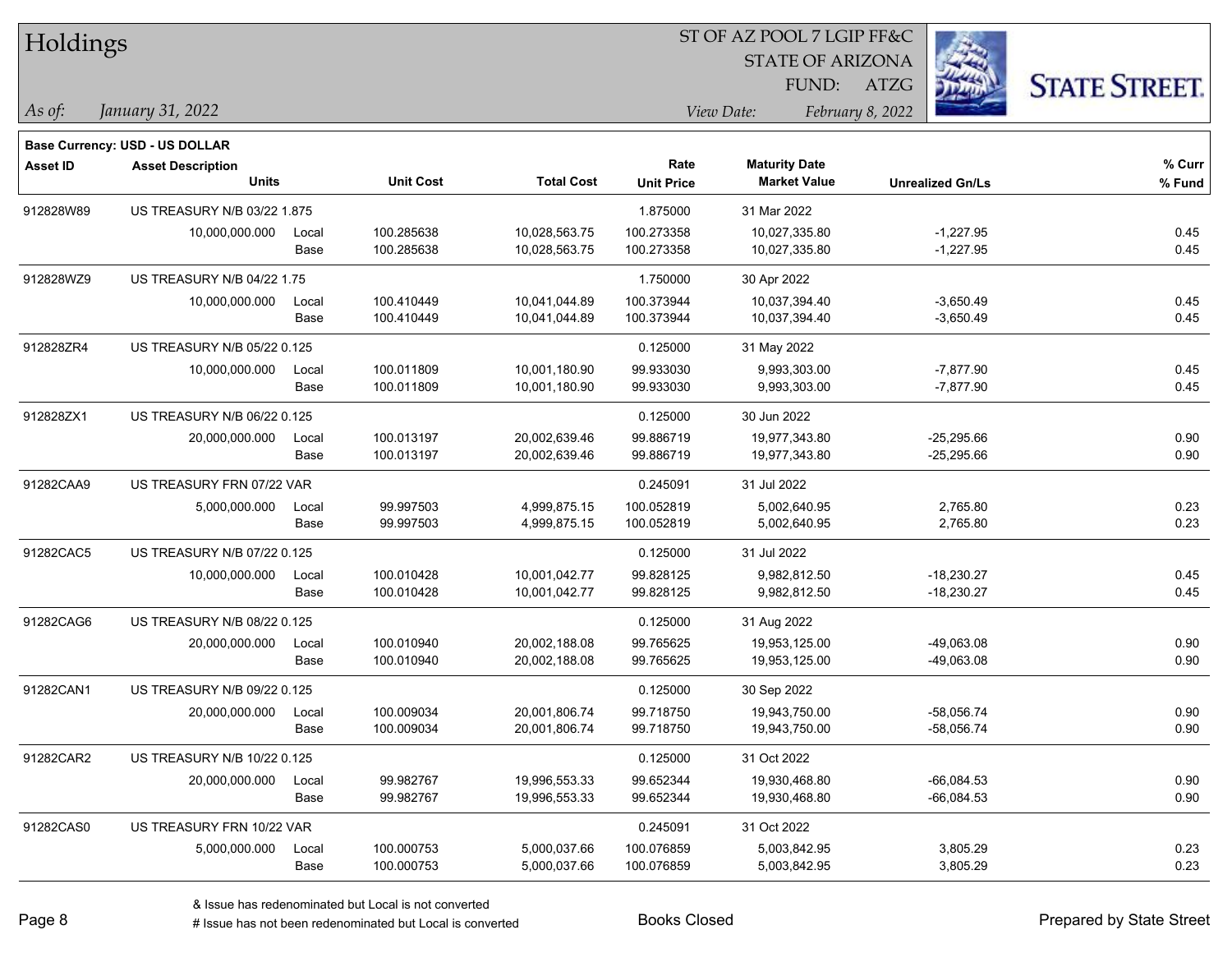| Holdings                  |                                       |       |                  |                   |                   | ST OF AZ POOL 7 LGIP FF&C |                  |                         |                      |
|---------------------------|---------------------------------------|-------|------------------|-------------------|-------------------|---------------------------|------------------|-------------------------|----------------------|
|                           |                                       |       |                  |                   |                   | <b>STATE OF ARIZONA</b>   |                  |                         |                      |
|                           |                                       |       |                  |                   |                   | FUND:                     | <b>ATZG</b>      |                         | <b>STATE STREET.</b> |
| As of:                    | January 31, 2022                      |       |                  |                   |                   | View Date:                | February 8, 2022 |                         |                      |
|                           | <b>Base Currency: USD - US DOLLAR</b> |       |                  |                   |                   |                           |                  |                         |                      |
| <b>Asset ID</b>           | <b>Asset Description</b>              |       |                  |                   | Rate              | <b>Maturity Date</b>      |                  |                         | % Curr               |
|                           | <b>Units</b>                          |       | <b>Unit Cost</b> | <b>Total Cost</b> | <b>Unit Price</b> | <b>Market Value</b>       |                  | <b>Unrealized Gn/Ls</b> | % Fund               |
| 91282CAX9                 | US TREASURY N/B 11/22 0.125           |       |                  |                   | 0.125000          | 30 Nov 2022               |                  |                         |                      |
|                           | 20,000,000.000                        | Local | 99.989955        | 19,997,990.95     | 99.531250         | 19,906,250.00             |                  | $-91,740.95$            | 0.90                 |
|                           |                                       | Base  | 99.989955        | 19,997,990.95     | 99.531250         | 19,906,250.00             |                  | $-91,740.95$            | 0.90                 |
| 91282CBD2                 | US TREASURY N/B 12/22 0.125           |       |                  |                   | 0.125000          | 31 Dec 2022               |                  |                         |                      |
|                           | 25,000,000.000                        | Local | 99.972694        | 24,993,173.42     | 99.417969         | 24,854,492.25             |                  | $-138,681.17$           | 1.12                 |
|                           |                                       | Base  | 99.972694        | 24,993,173.42     | 99.417969         | 24,854,492.25             |                  | $-138,681.17$           | 1.12                 |
| 91282CDE8                 | US TREASURY FRN 10/23 VAR             |       |                  |                   | 0.225091          | 31 Oct 2023               |                  |                         |                      |
|                           | 10,000,000.000                        | Local | 99.918821        | 9,991,882.11      | 100.130217        | 10,013,021.70             |                  | 21,139.59               | 0.45                 |
|                           |                                       | Base  | 99.918821        | 9,991,882.11      | 100.130217        | 10,013,021.70             |                  | 21,139.59               | 0.45                 |
| 91282CDU2                 | US TREASURY FRN 01/24 VAR             |       |                  |                   | 0.175091          | 31 Jan 2024               |                  |                         |                      |
|                           | 5,000,000.000                         | Local | 100.018188       | 5,000,909.39      | 100.030000        | 5,001,500.00              |                  | 590.61                  | 0.23                 |
|                           |                                       | Base  | 100.018188       | 5,000,909.39      | 100.030000        | 5,001,500.00              |                  | 590.61                  | 0.23                 |
| <b>US DOLLAR Total</b>    |                                       |       |                  |                   |                   |                           |                  |                         |                      |
|                           | 1,040,000,000.000                     | Local |                  | 1,039,930,480.40  |                   | 1,039,405,064.55          |                  | $-525,415.85$           | 46.83                |
|                           |                                       | Base  |                  | 1,039,930,480.40  |                   | 1,039,405,064.55          |                  | $-525,415.85$           | 46.83                |
| <b>FIXED INCOME Total</b> |                                       |       |                  |                   |                   |                           |                  |                         |                      |
|                           | 1,040,000,000.000                     | Base  |                  | 1,039,930,480.40  |                   | 1,039,405,064.55          |                  | $-525,415.85$           | 46.83                |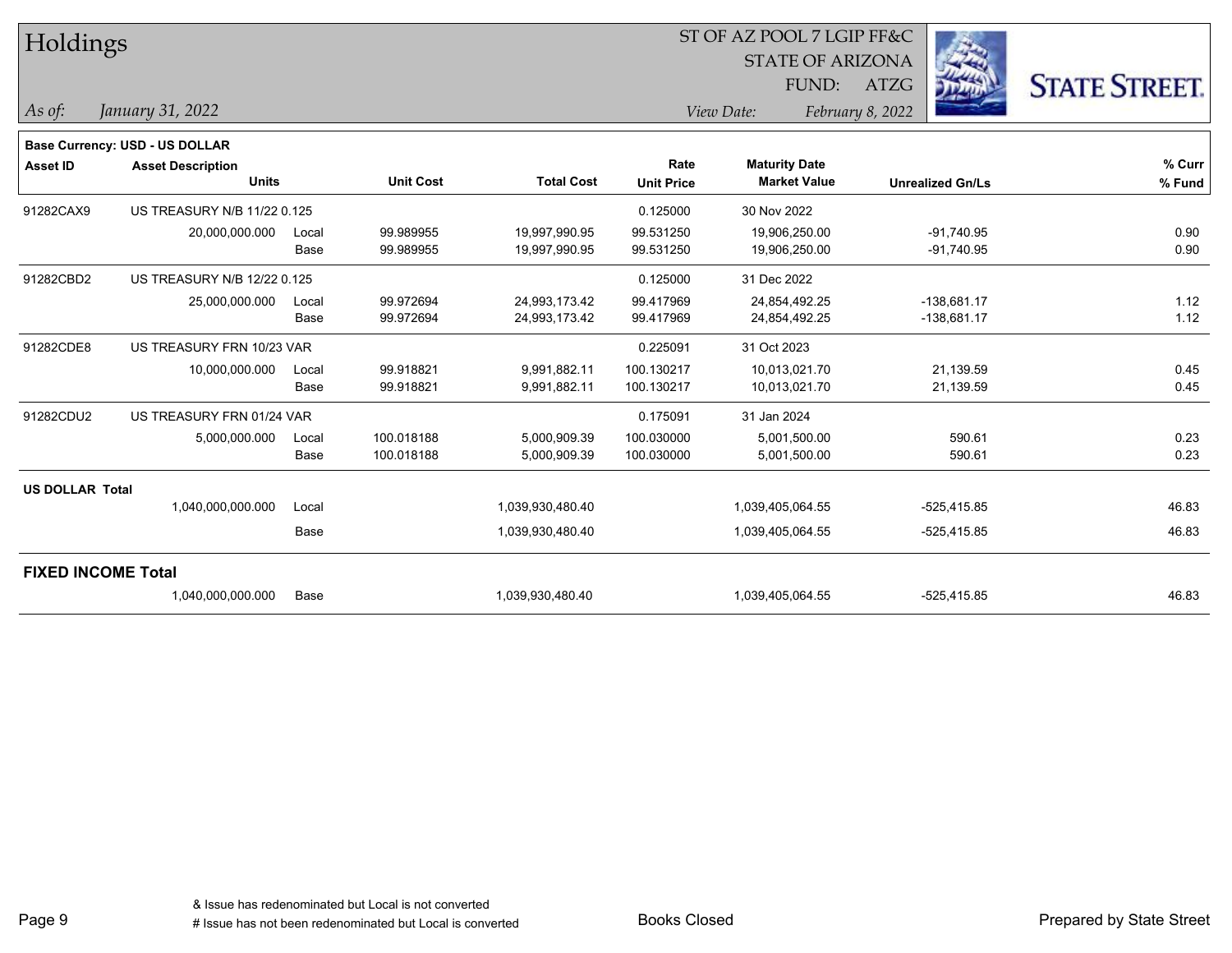| Holdings          |                                       |                  |                   |                   | ST OF AZ POOL 7 LGIP FF&C<br><b>STATE OF ARIZONA</b><br>FUND: | ATZG             |                         | <b>STATE STREET.</b> |
|-------------------|---------------------------------------|------------------|-------------------|-------------------|---------------------------------------------------------------|------------------|-------------------------|----------------------|
| $\vert$ As of:    | January 31, 2022                      |                  |                   |                   | View Date:                                                    | February 8, 2022 |                         |                      |
|                   | <b>Base Currency: USD - US DOLLAR</b> |                  |                   |                   |                                                               |                  |                         |                      |
| <b>Asset ID</b>   | <b>Asset Description</b>              |                  |                   | Rate              | <b>Maturity Date</b>                                          |                  |                         | % Curr               |
|                   | <b>Units</b>                          | <b>Unit Cost</b> | <b>Total Cost</b> | <b>Unit Price</b> | <b>Market Value</b>                                           |                  | <b>Unrealized Gn/Ls</b> | % Fund               |
| <b>FUND Total</b> |                                       |                  |                   |                   |                                                               |                  |                         |                      |
|                   | 2,220,124,004.970                     | Base             | 2,220,011,809.15  |                   | 2,219,486,393.30                                              |                  | -525.415.85             | 100.00               |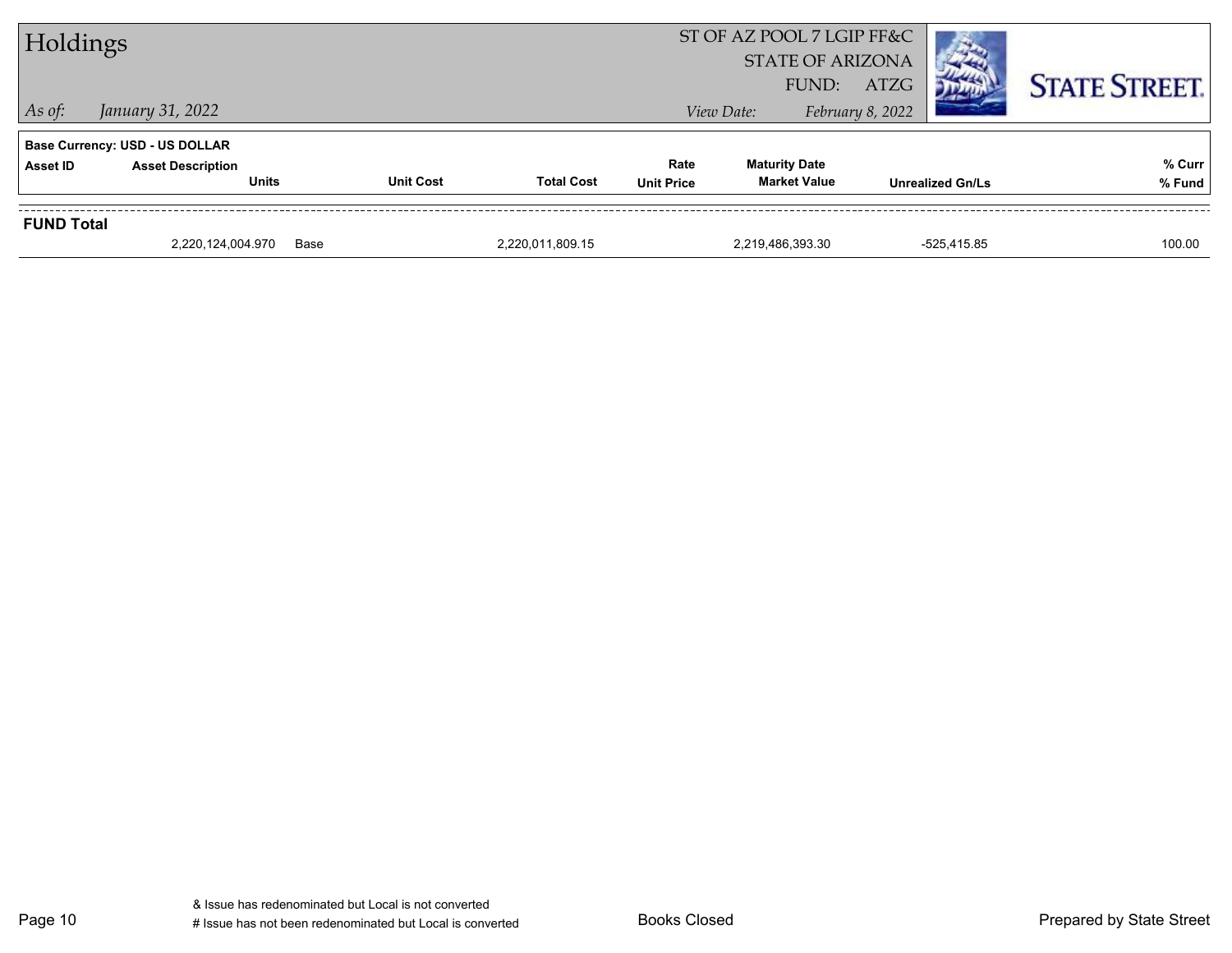## Holdings

## Currency Summary

*As of: January 31, 2022*

## ST OF AZ POOL 7 LGIP FF&C

STATE OF ARIZONA

FUND: ATZG



*View Date:February 8, 2022*

## **Base Currency:USD - US DOLLAR**

|                        |                   |       |                   |                     | % Currency |                         |                          |                           |
|------------------------|-------------------|-------|-------------------|---------------------|------------|-------------------------|--------------------------|---------------------------|
|                        | <b>Units</b>      |       | <b>Total Cost</b> | <b>Market Value</b> | % Fund     | <b>Unreal Sec Gn/Ls</b> | <b>Unreal Curr Gn/Ls</b> | <b>Total Unreal Gn/Ls</b> |
| <b>US DOLLAR</b>       |                   |       |                   |                     |            |                         | Exchange Rate:           | 1.000000                  |
| <b>CASH</b>            |                   |       |                   |                     |            |                         |                          |                           |
|                        | 9,588.230         | Local | 9,588.23          | 9,588.23            | 0.00       | 0.00                    |                          | 0.00                      |
|                        |                   | Base  | 9,588.23          | 9,588.23            | 0.00       | 0.00                    | 0.00                     | 0.00                      |
| <b>CASH EQUIVALENT</b> |                   |       |                   |                     |            |                         |                          |                           |
|                        | 1,180,114,416.740 | Local | 1,180,071,740.52  | 1,180,071,740.52    | 53.17      | 0.00                    |                          | 0.00                      |
|                        |                   | Base  | 1,180,071,740.52  | 1,180,071,740.52    | 53.17      | 0.00                    | 0.00                     | 0.00                      |
| <b>FIXED INCOME</b>    |                   |       |                   |                     |            |                         |                          |                           |
|                        | 1,040,000,000.000 | Local | 1,039,930,480.40  | 1,039,405,064.55    | 46.83      | $-525,415.85$           |                          | $-525,415.85$             |
|                        |                   | Base  | 1,039,930,480.40  | 1,039,405,064.55    | 46.83      | $-525,415.85$           | 0.00                     | $-525,415.85$             |
| <b>US DOLLAR Total</b> |                   |       |                   |                     |            |                         |                          |                           |
|                        | 2,220,124,004.970 | Local | 2,220,011,809.15  | 2,219,486,393.30    | 100.00     | $-525,415.85$           |                          | $-525,415.85$             |
|                        |                   | Base  | 2,220,011,809.15  | 2,219,486,393.30    | 100.00     | $-525,415.85$           | 0.00                     | $-525,415.85$             |
| <b>FUND Total</b>      |                   |       |                   |                     |            |                         |                          |                           |
|                        | 2,220,124,004.970 | Base  | 2,220,011,809.15  | 2,219,486,393.30    | 100.00     | $-525,415.85$           | 0.00                     | $-525,415.85$             |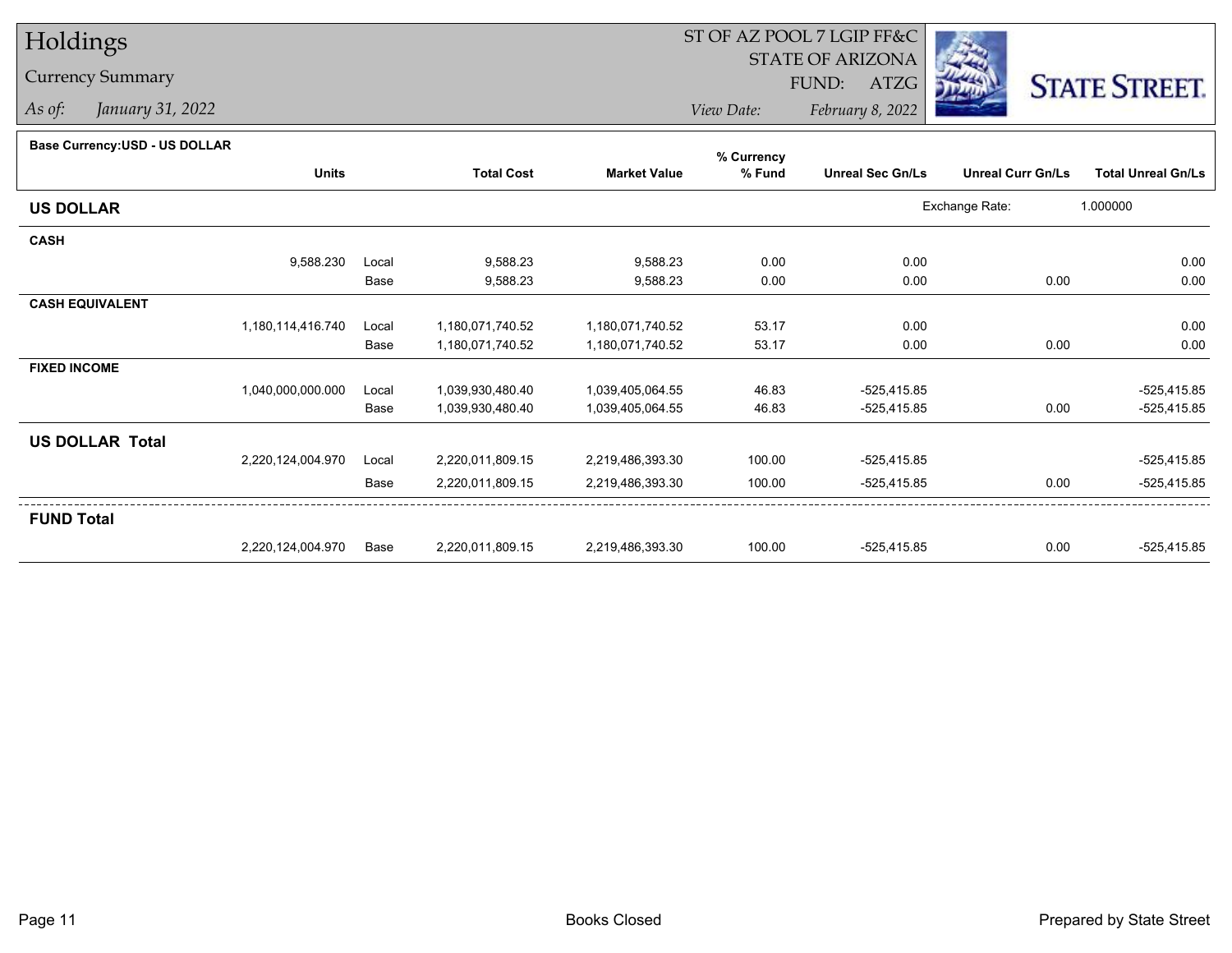| Holdings             |                                       |                   |                     | ST OF AZ POOL 7 LGIP FF&C |                         |                          |                           |
|----------------------|---------------------------------------|-------------------|---------------------|---------------------------|-------------------------|--------------------------|---------------------------|
| <b>Asset Summary</b> |                                       |                   |                     |                           | <b>STATE OF ARIZONA</b> |                          |                           |
|                      |                                       |                   |                     |                           | FUND:<br>ATZG           |                          | <b>STATE STREET.</b>      |
| As of:               | January 31, 2022                      |                   |                     | View Date:                | February 8, 2022        |                          |                           |
|                      | <b>Base Currency: USD - US DOLLAR</b> |                   |                     |                           |                         |                          |                           |
|                      | <b>Units</b>                          | <b>Total Cost</b> | <b>Market Value</b> | % Fund                    | <b>Unreal Sec Gn/Ls</b> | <b>Unreal Curr Gn/Ls</b> | <b>Total Unreal Gn/Ls</b> |
| <b>CASH</b>          |                                       |                   |                     |                           |                         |                          |                           |
| US DOLLAR            |                                       |                   |                     |                           |                         |                          |                           |
|                      | 9,588.230                             | 9,588.23          | 9,588.23            | 0.00                      | 0.00                    | 0.00                     | 0.00                      |
| <b>CASH Total</b>    |                                       |                   |                     |                           |                         |                          |                           |
|                      | 9,588.230                             | 9,588.23          | 9,588.23            | 0.00                      | 0.00                    | 0.00                     | 0.00                      |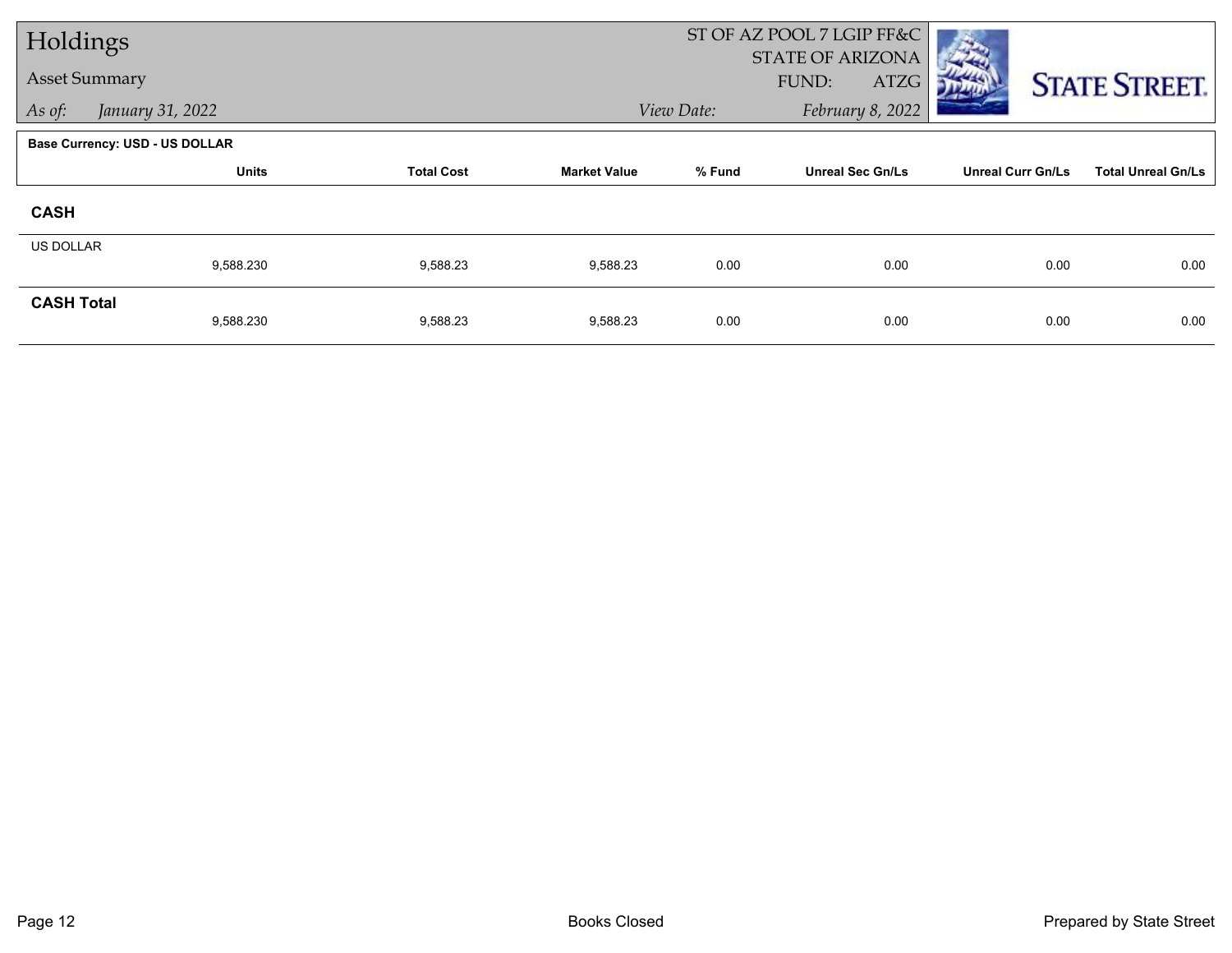| Holdings             |                                       |                   |                     | ST OF AZ POOL 7 LGIP FF&C |                         |                          |                           |  |
|----------------------|---------------------------------------|-------------------|---------------------|---------------------------|-------------------------|--------------------------|---------------------------|--|
| <b>Asset Summary</b> |                                       |                   |                     |                           | <b>STATE OF ARIZONA</b> |                          |                           |  |
|                      |                                       |                   |                     |                           | FUND:<br>ATZG           |                          | <b>STATE STREET.</b>      |  |
| As of:               | January 31, 2022                      |                   |                     | View Date:                | February 8, 2022        |                          |                           |  |
|                      | <b>Base Currency: USD - US DOLLAR</b> |                   |                     |                           |                         |                          |                           |  |
|                      | <b>Units</b>                          | <b>Total Cost</b> | <b>Market Value</b> | % Fund                    | <b>Unreal Sec Gn/Ls</b> | <b>Unreal Curr Gn/Ls</b> | <b>Total Unreal Gn/Ls</b> |  |
|                      | <b>CASH EQUIVALENT</b>                |                   |                     |                           |                         |                          |                           |  |
| <b>US DOLLAR</b>     |                                       |                   |                     |                           |                         |                          |                           |  |
|                      | 1,180,114,416.740                     | 1,180,071,740.52  | 1,180,071,740.52    | 53.17                     | 0.00                    | 0.00                     | 0.00                      |  |
|                      | <b>CASH EQUIVALENT Total</b>          |                   |                     |                           |                         |                          |                           |  |
|                      | 1,180,114,416.740                     | 1,180,071,740.52  | 1,180,071,740.52    | 53.17                     | 0.00                    | 0.00                     | 0.00                      |  |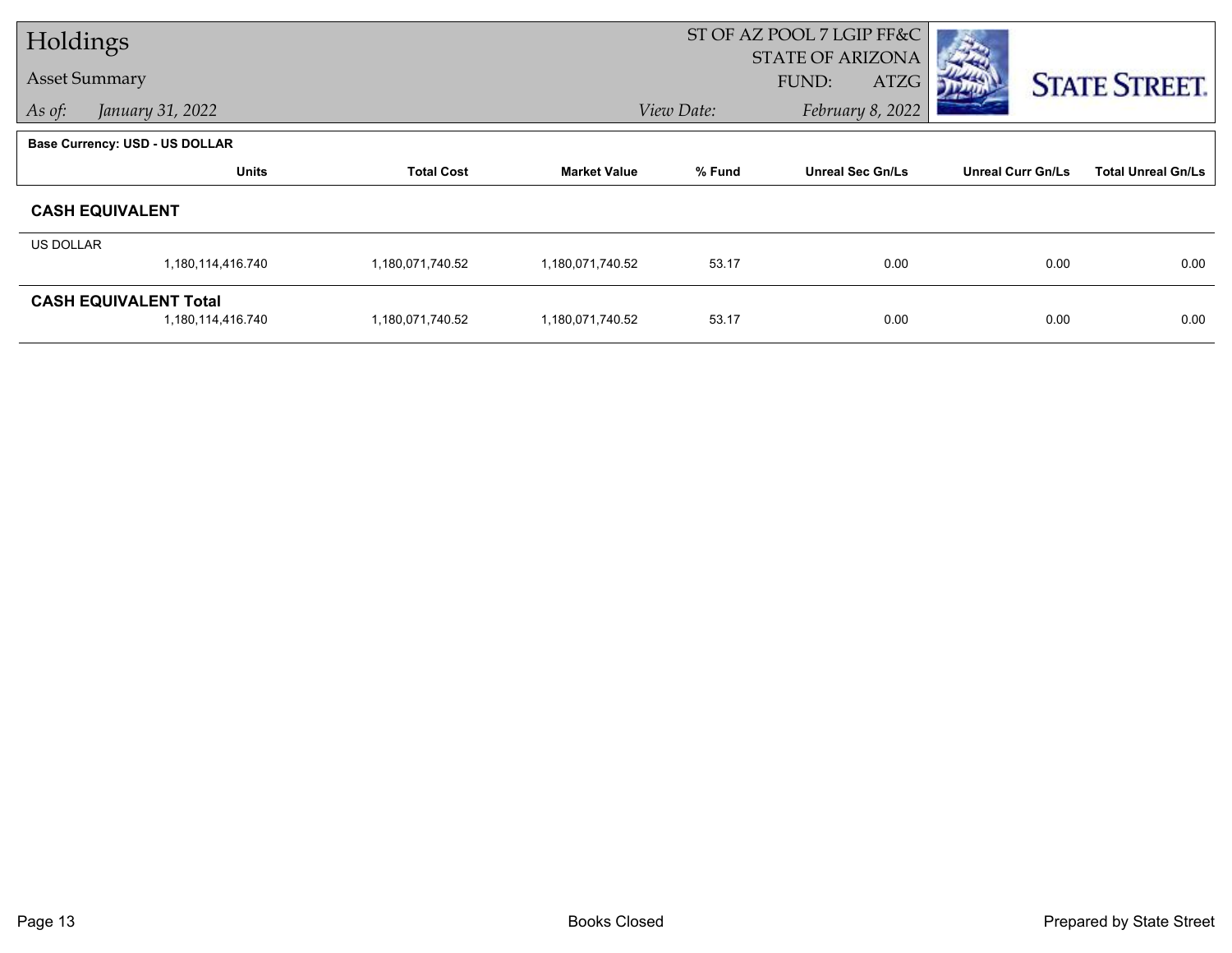| Holdings  |                                |                   |                     | ST OF AZ POOL 7 LGIP FF&C      |                         |                          |                           |
|-----------|--------------------------------|-------------------|---------------------|--------------------------------|-------------------------|--------------------------|---------------------------|
|           |                                |                   |                     |                                | <b>STATE OF ARIZONA</b> |                          |                           |
|           | <b>Asset Summary</b>           |                   |                     |                                | FUND:<br>ATZG           |                          | <b>STATE STREET.</b>      |
| As of:    | January 31, 2022               |                   |                     | View Date:<br>February 8, 2022 |                         |                          |                           |
|           | Base Currency: USD - US DOLLAR |                   |                     |                                |                         |                          |                           |
|           | <b>Units</b>                   | <b>Total Cost</b> | <b>Market Value</b> | % Fund                         | <b>Unreal Sec Gn/Ls</b> | <b>Unreal Curr Gn/Ls</b> | <b>Total Unreal Gn/Ls</b> |
|           | <b>FIXED INCOME</b>            |                   |                     |                                |                         |                          |                           |
| US DOLLAR |                                |                   |                     |                                |                         |                          |                           |
|           | 1,040,000,000.000              | 1,039,930,480.40  | 1,039,405,064.55    | 46.83                          | -525,415.85             | 0.00                     | $-525,415.85$             |
|           | <b>FIXED INCOME Total</b>      |                   |                     |                                |                         |                          |                           |
|           | 1,040,000,000.000              | 1,039,930,480.40  | 1,039,405,064.55    | 46.83                          | -525,415.85             | 0.00                     | $-525,415.85$             |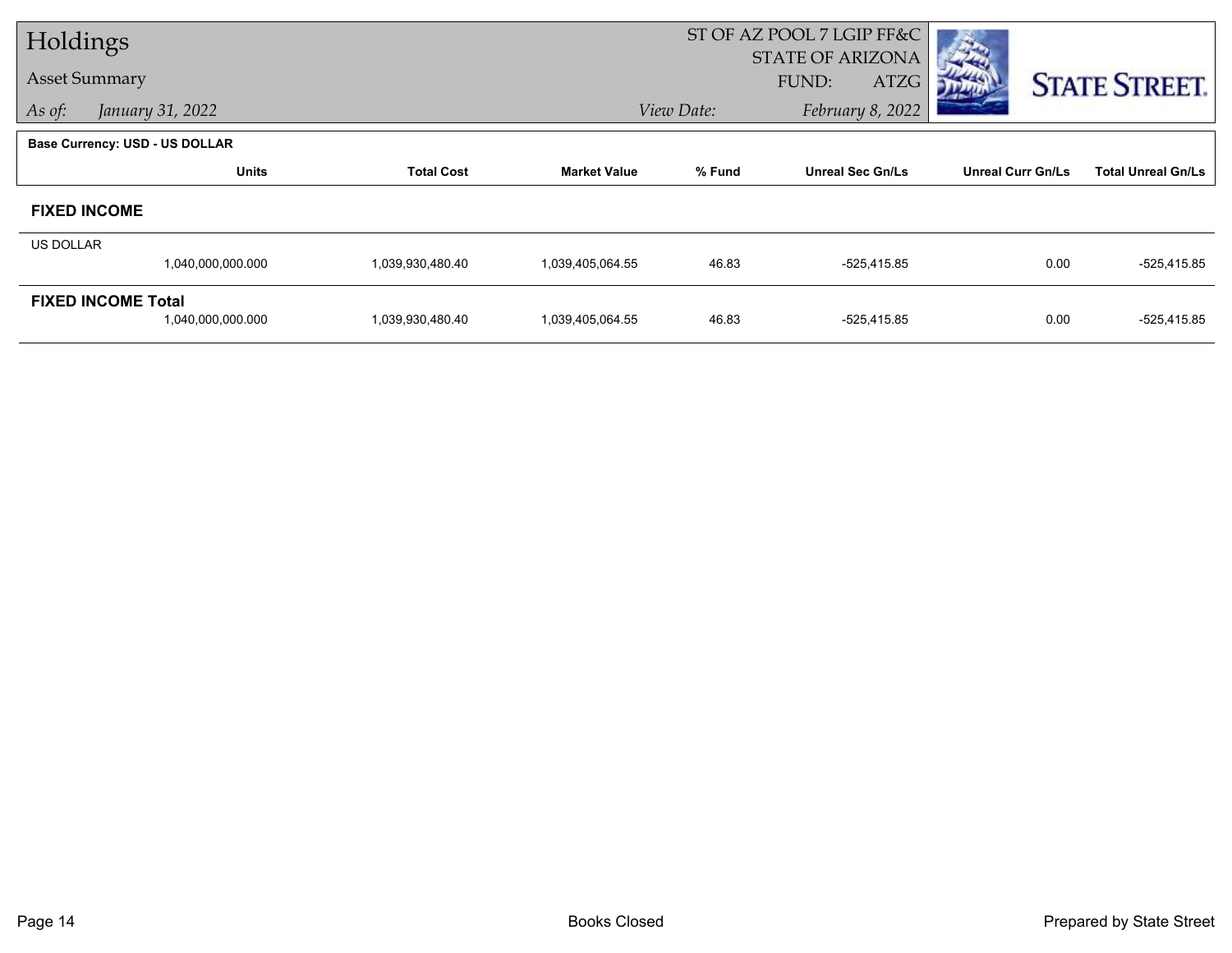| Holdings          |                                       |  |                     | ST OF AZ POOL 7 LGIP FF&C<br><b>STATE OF ARIZONA</b> |                         |                          |                           |
|-------------------|---------------------------------------|--|---------------------|------------------------------------------------------|-------------------------|--------------------------|---------------------------|
|                   | <b>Asset Summary</b>                  |  |                     | <b>ATZG</b><br>FUND:                                 |                         |                          | <b>STATE STREET.</b>      |
| As of:            | January 31, 2022                      |  |                     | View Date:                                           | February 8, 2022        |                          |                           |
|                   | <b>Base Currency: USD - US DOLLAR</b> |  |                     |                                                      |                         |                          |                           |
|                   | <b>Units</b><br><b>Total Cost</b>     |  | <b>Market Value</b> | % Fund                                               | <b>Unreal Sec Gn/Ls</b> | <b>Unreal Curr Gn/Ls</b> | <b>Total Unreal Gn/Ls</b> |
| <b>FUND Total</b> |                                       |  |                     |                                                      |                         |                          |                           |
|                   | 2,220,124,004.970<br>2,220,011,809.15 |  | 2.219.486.393.30    | 100.00                                               | -525.415.85             | 0.00                     | -525.415.85               |